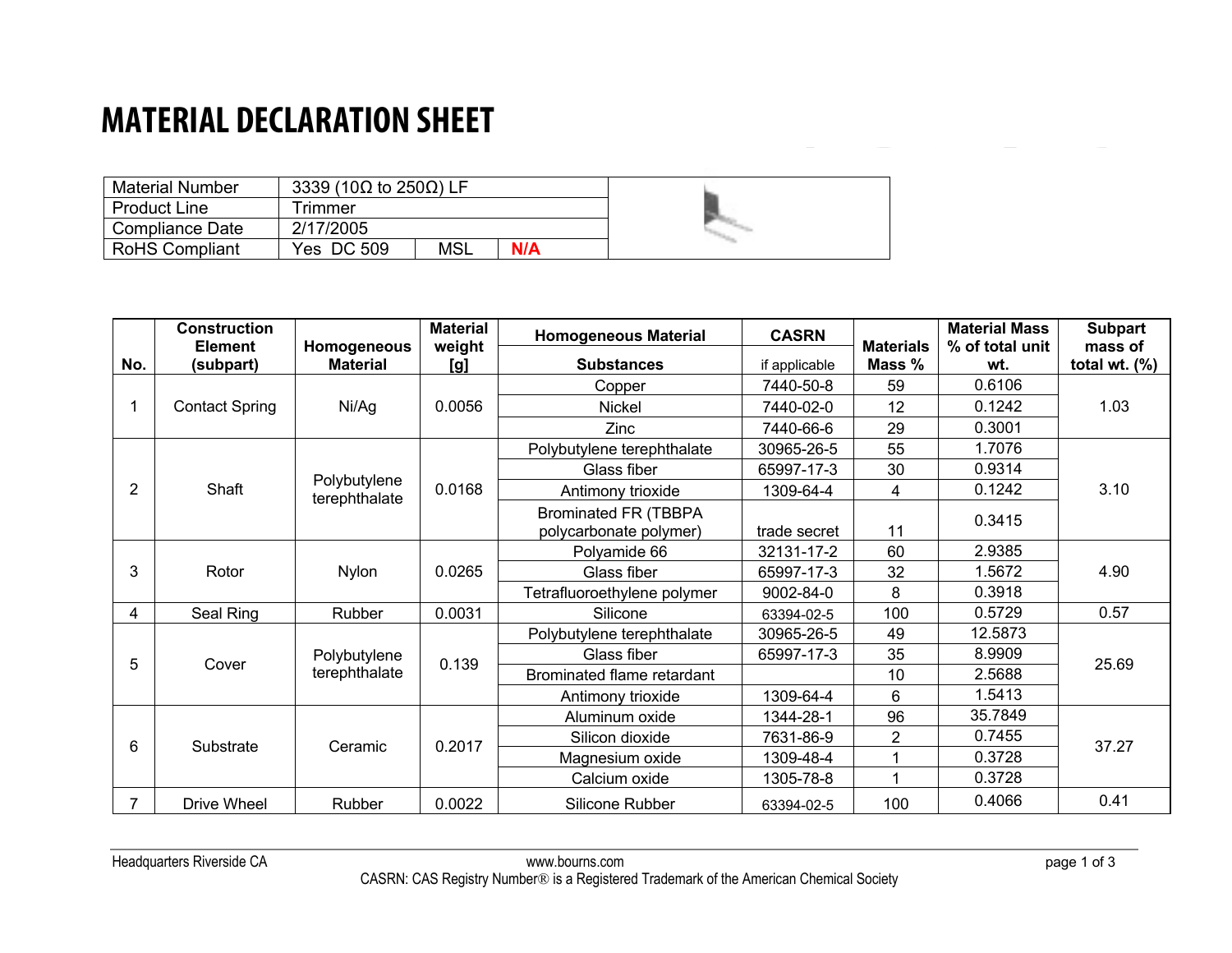# MATERIAL DECLARATION

|             |                        |                     |                             | Polyamide 66           | 32131-17-2     | 60             | 2.4727 |       |
|-------------|------------------------|---------------------|-----------------------------|------------------------|----------------|----------------|--------|-------|
| 8<br>Insert | <b>Nylon</b>           | 0.0223              | Glass fiber                 | 65997-17-3             | 30             | 1.2364         | 4.12   |       |
|             |                        |                     | Carbon black                | 7440-44-0              | $\overline{2}$ | 0.0824         |        |       |
|             |                        |                     | Tetrafluoroethylene polymer | 9002-84-0              | 8              | 0.3297         |        |       |
|             |                        |                     |                             | Cycloaliphatic epoxide | trade secret   | 40             | 4.6202 |       |
| 9           |                        |                     | 0.0625                      | Polyetherpolyol resins | 39072-02-1     | 15             | 1.7326 |       |
|             | Poting                 | Epoxy               |                             | Silicon dioxide        | 67762-90-7     | 25             | 2.8876 | 11.55 |
|             |                        |                     |                             | Hydrated alumina       | 21645-51-2     | 20             | 2.3101 |       |
|             |                        |                     |                             | Silver                 | 7440-22-4      | 82             | 0.3031 |       |
| 10          |                        | Ink                 | 0.002                       | <b>Boron</b>           | 7440-42-8      | 2              | 0.0074 | 0.37  |
|             | <b>Termination Ink</b> |                     |                             | <b>Bismuth</b>         | 7440-69-9      | 14             | 0.0517 |       |
|             |                        |                     |                             | <b>Barium</b>          | 7440-39-3      | $\overline{2}$ | 0.0074 |       |
|             |                        |                     |                             | Silver                 | 7440-22-4      | 25             | 0.1987 |       |
|             |                        |                     |                             | Palladium              | 7440-05-3      | 30             | 0.2384 |       |
| 11          | Resistive Ink          | lnk                 | 0.0043                      | <b>Barium</b>          | 7440-39-3      | 21             | 0.1669 | 0.79  |
|             |                        |                     |                             | Boron                  | 7440-42-8      | 20             | 0.1589 |       |
|             |                        |                     |                             | Manganese              | 7439-96-5      | 4              | 0.0318 |       |
|             |                        | Copper              | 0.0517                      | Copper                 | 7440-50-8      | 99.999         | 9.5545 |       |
| 12          | <b>Terminals</b>       |                     |                             | Oxygen                 | 7782-44-7      | 0.001          | 0.0001 | 10.18 |
|             |                        | Plating             | 0.0034                      | Tin                    | 7440-31-5      | 100            | 0.6283 |       |
|             |                        |                     |                             | Polydimethylsiloxane   | 63148-62-9     | 58             | 0.030  |       |
|             |                        |                     |                             | Dimethyl siloxane      | 70131-67-8     | 9.5            | 0.005  |       |
| 13          | Lubricant              | Lubricant           | 0.0001                      | Silica, amorphous      | 7631-86-9      | 12.5           | 0.007  | 0.02  |
|             |                        |                     |                             | Siloxane/silicones     | 63148-56-1     | 14             | 0.007  |       |
|             |                        |                     |                             | Tetrafluoroethane      | 9002-84-0      | 6              | 0.003  |       |
|             |                        | <b>Total Weight</b> | 0.5412                      |                        |                |                |        |       |
|             |                        |                     |                             |                        |                |                |        |       |